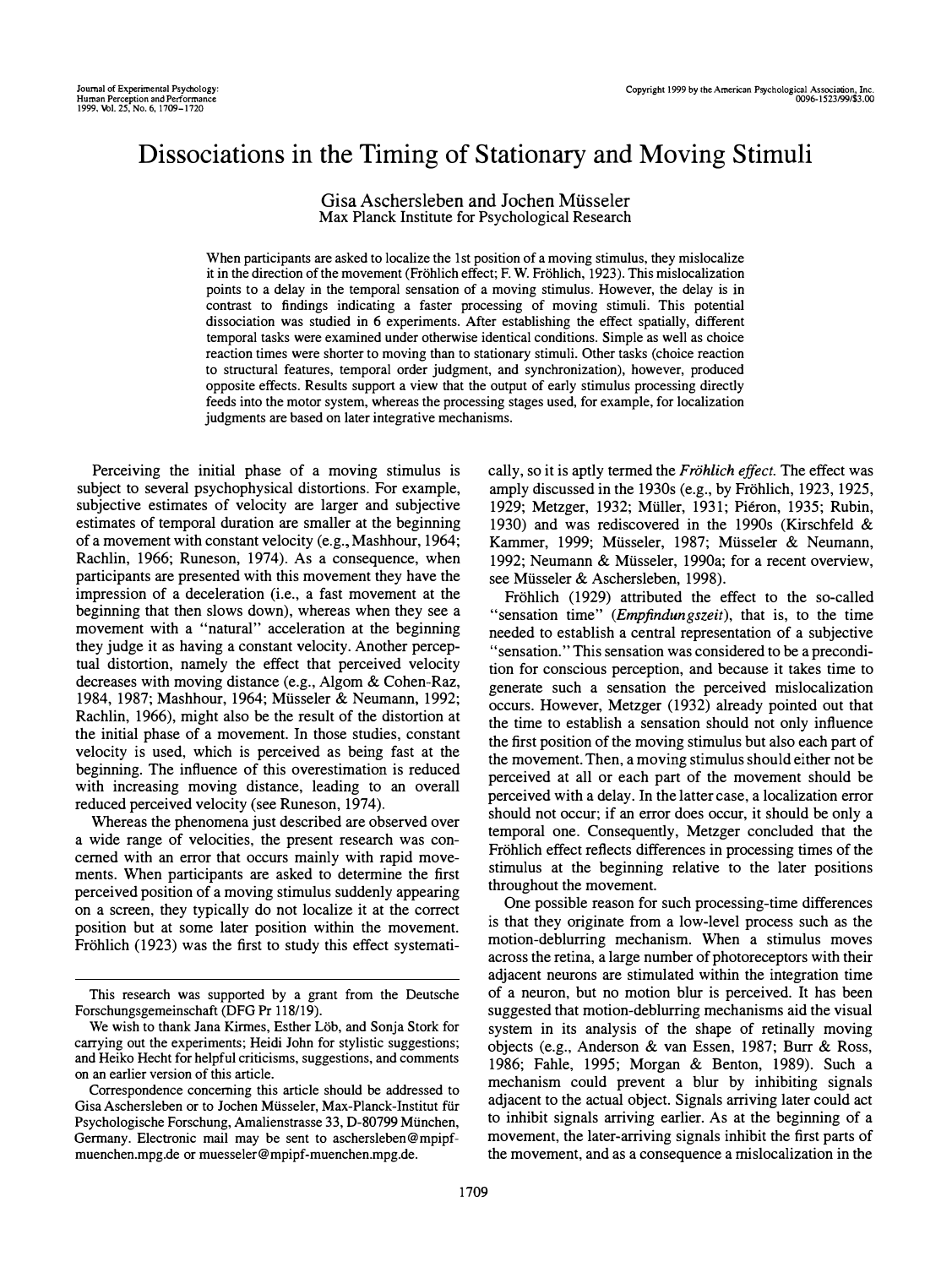direction of the movement results, thus producing the Fröhlich effect. One important implication is that the first positions of the stimulus are missed, which is indeed the case (see Miisseler & Aschersleben, 1998, Experiment 5).

Recently, we contrasted this low-level interpretation with an attentional account that is based on differences in processing times as well but extends it to more central mechanisms (Miisseler & Aschersleben, 1996, 1998; Neumann & Miisseler, 1990a). According to this account, the presentation of a visual stimulus initiates coding and attentional processes in parallel. Coding processes encompass all operations that serve to create an internal code of the stimulus including, for example, color, size, and location. Attentional processes consist of a shift of the attentional focus to the stimulus, that is, toward its approximate location. Only after this focus shift has been completed will the result of the coding processes be available for the participant's perceptual judgments. It is assumed that as a result of the coding processes the updating of an internal spatial map takes place and that this updating has a short latency compared with the time required for attentional processes. As only the state of the spatial map at the end of the focus shift is phenomenally available, changes of the stimulus that occur during the shift will go unnoticed, thus producing the Frohlich effect. The advantage of this account is that it explains a broader range of findings observed with the Frohlich effect paradigm (e.g., the effect that the size of the localization error is reduced if the moving stimulus is preceeded by a valid cue; cf. Miisseler & Aschersleben, 1998, Experiment 4) as well as findings related to other perceptual phenomena such as the metacontrast or the tandem effect (Aschersleben, 1999; Aschersleben & Bachmann, 1999; Bachmann, 1984; Miisseler & Neumann, 1992; Neumann & Miisseler, 1990a; for an overview, see Bachmann, 1999).

According to any of these interpretations, the Frohlich effect originates from a delay in the timing of the onset of a moving stimulus. This delay may result from early-vision mechanisms or from a more cognitive attentional shift, but in either case it is assumed that the first positions are skipped from subjective perception. Thus, the effect is not only a spatial but also a temporal error, and it represents the point in time the onset of the moving stimulus is perceived visually.

This perceived delay of the moving onset is reasonable from a perspective suggested by the Frohlich effect. On the other hand, it is well-known that the visual system is sensitive to moving stimuli. Even cells at the cortical level, which respond preferably to moving stimuli, have shorter activation latencies than cells responding mainly to stationary stimuli. Neurophysiological studies differentiate between low spatial frequency channels, which are particularly sensitive to transient stimulations produced by onsets and offsets as well as by rapid motions of a stimulus, and high spatial frequency channels, which respond mainly in a sustained manner to slowly moving or stationary stimuli (Cleland, Levick, & Sanderson, 1973; Hoffmann, Stone, & Sherman, 1972; Tolhurst, 1973; for an overview, see Breitmeyer, 1992; Breitmeyer & Ganz, 1976). Differences in single-cell recordings between these two cell types amounted

to 50 ms, with the transient cells responding faster (Dow, 1974; Hoffmann et al., 1972).

There are also hints that these latency differences can be obtained in behavioral tasks; that is, simple reaction to moving stimuli seems to be faster than to stationary stimuli (Mashhour, 1964; Smeets & Brenner, 1995), and reaction time (RT) to movement onset is a decreasing function of stimulus velocity (Ball & Sekuler, 1980; Mashhour, 1964; Tynan & Sekuler, 1982). Unfortunately, these studies deviate in important aspects from the situation in which the Fröhlich effect is observed: In the study by Mashhour (1964), the RT to the sudden appearance of a stationary stimulus was compared with that to the movement onset of a stimulus already present on the screen (the same was true in the studies conducted by Sekuler and coworkers; Ball & Sekuler, 1980; Tynan & Sekuler, 1982). More critically, Mashhour observed the RT advantage for moving stimuli in only 6 of 10 participants. The study by Smeets and Brenner was concerned with relative movements; that is, the subjective velocity of the target was induced by a moving background. consisting of 40 lines on which the target (a spider) had to be detected. Furthermore, in most of these studies mean simple reaction times (SRTs) were high (between 300 and 400 ms).

In summary, neurophysiological and (at least some) behavioral evidence points to a faster processing of moving stimuli as compared with stationary stimuli, whereas the Fröhlich effect suggests a delay in perceiving the onset of moving stimuli. One possible cause for this discrepancy to occur is that different tasks require different amounts of processing of the visual stimulus. Therefore, the aim of the present research was to tap these processing stages and to establish a possible dissociation between different behavioral tasks in the timing of stationary and moving stimuli. More specifically, the findings mentioned earlier allowed us to expect dissociations in the performances in perceptual judgment tasks and in simple motor tasks between stationary and moving stimuli. Such dissociations are interesting because they help to specify the stage on which a specific task is based. For example, an assumption predicting such a dissociation is that the output of early stimulus processing feeds directly into the motor system, whereas later integrative processes are used for the perceptual judgment (Neumann & Miisseler, 1990b; Neumann, Ansorge, & Klotz, 1998; Neumann, Koch, Niepel, & Tappe, 1992; Tappe, Niepel, & Neumann, 1994).

To accomplish this, we conducted six experiments. In Experiment 1, we determined the conditions under which the localization error would appear. In Experiments 2-6, we used the (almost) identical experimental setup but different tasks to determine whether there would be a difference in the timing of stationary and moving stimuli. In Experiments 2 and 3, simple motor responses to stationary and moving stimuli were examined to test whether an RT advantage for moving stimuli could be demonstrated within the Frohlich effect design. In the other experiments, tasks were studied that required a more detailed perceptual analysis (like the choice RT task and the synchronization task) to come closer to the processing stage used in a perceptual judgment task.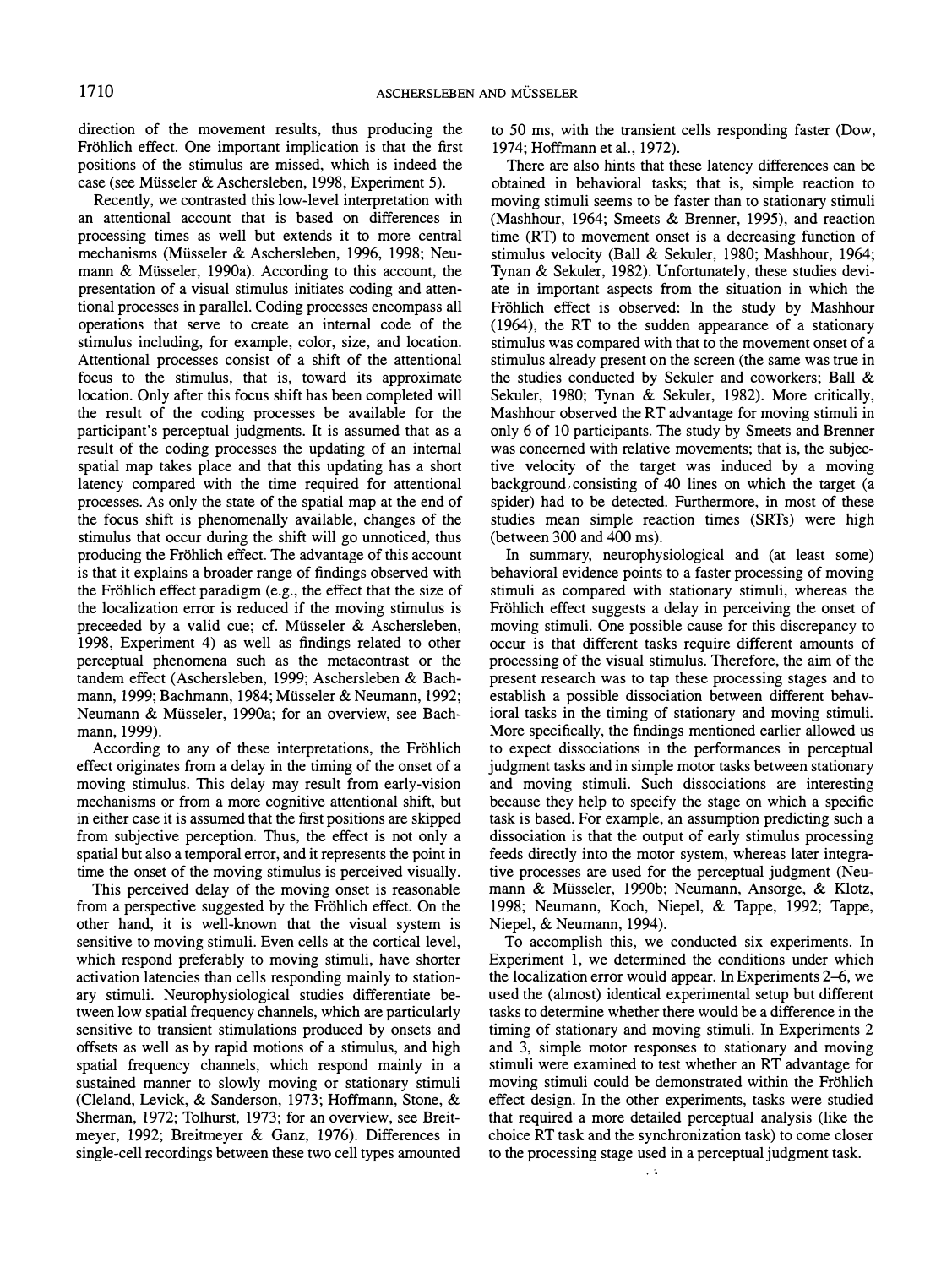## Experiment 1

This experiment was designed to determine the conditions under which the Fröhlich effect occurs. We measured the mislocalization at the beginning of a movement; that is, we asked participants to indicate the position where they had perceived the stimulus for the first time. The results of this experimental condition were compared with the localization performance in three control conditions. In the first control condition, we measured the precision of the localization judgment if a stationary stimulus is presented; therefore, we presented a short flash at the starting position. It was presented as long as the moving stimulus remained at its exact starting position (i.e., for one vertical retrace of the presentation screen). As a second control, we introduced a long-flash condition to test the influence of the overall stimulus duration. Therefore, presentation time of the long flash was identical to the duration of the whole movement. In the third control condition, we tested the influence of movement by introducing a movement-offset condition: We asked participants to judge the end of the movement, that is, to indicate the position where they had perceived the stimulus when it disappeared. In this control condition, the duration of stimulus presentation at the position that had to be judged was again identical to the movement-onset condition (one vertical retrace). For the movement-onset condition we expected a localization error in the direction of the movement (Fröhlich effect), whereas in the control conditions we expected precise judgments.

## Method

Apparatus and stimuli. The experiments were carried out on a laboratory computer (Rhothron Rho-Prof 200) and a high-speed 20-in. (50.8-cm) monitor with black-on-white projection (Philips C2082DASIII). The monitor's vertical retrace rate was 160 Hz, and its luminance was approximately  $41 \text{ cd/m}^2$  with the rest of the room dimly lit. As moving stimuli we used horizontally striped rectangles of  $0.5^{\circ} \times 1.0^{\circ}$  that consisted of 16 equally sized black and white lines. Thus, their luminance was reduced to  $19 \text{ cd/m}^2$ . In the movement-onset condition, stimuli were presented randomly at two different starting positions of about 6° (center of the stimulus) to the left or right of a central fixation cross. The same was true for the presentation of the flashes, whereas in the movement-offset condition the end of the movement was at about 6°. This was done to keep eccentricity constant under each condition. The exact starting, end, and stationary positions varied between  $6^{\circ} \pm 0.5^{\circ}$  to prevent participants from always estimating the same position (see Figure 1).

Only foveofugal movements were presented (*i.e.*, movements were always directed away from the central fixation cross). The stimulus movement was induced by shifting the rectangle 0.275° to the left or right with every vertical retrace of the monitor. The movement distance made 5.5° in each direction; that is, absolute movement time was  $125 \text{ ms}$ .<sup>1</sup> In addition, two stimulus flashes were studied: a short flash and a long flash (presentation times were 6.25 and 125 ms, respectively).

For localization judgments, an adjustment cursor was used that was identical to the stimulus and whose home position was the fixation cross. Participants could move this cursor horizontally with the computer mouse. The participant's head was placed on a chin-and-forehead rest 50 cm from the monitor.



Figure 1. Stimulus presentation and the perception of the stimulus. Participants fixated a cross at screen center, and a moving stimulus appeared to the left or right of the fixation (here to the right). They moved the cursor to the position where they had seen the stimulus first.

Design. There were one experimental condition (movement onset) and three control conditions (short flash, long flash, and movement offset). These four conditions were presented blockwise in a Latin square balanced order of presentation. Twenty-four repetitions per participant were gathered within each cell of the design. In total, the participants underwent 96 trials.

Procedure. The central fixation cross with the home position of the cursor was visible throughout the experiment. Each trial began with an auditory warning signal (1,000 Hz for 50 ms), and after 1 s the stimulus appeared to the left or right of fixation. The instruction stressed concentration on the fixation cross throughout stimulus presentation. After stimulus presentation, participants placed the cursor at the position where they had perceived the beginning or the end of the movement or to where they had seen the stationary stimulus. After this localization, a mouse buttonpress confirmed the adjustment, and the cursor was moved back to the home position. The experimental procedure was self-paced; that is, only after another mouse click was the next trial initiated with a programmed l-s delay. To familiarize participants with the task, we first presented a training block consisting of 15 trials.

Participants. Twelve students of the University of Munich (9 women and 3 men) were paid to participate. Their average age was 27.4 years. They reported normal or corrected-to-normal vision.

## Results

The dependent variable was the perceived mislocalization, computed as the difference between the adjusted and the real first and last position of the stimulus with respect to movement direction. Positive values stood for errors in the direction of the movement. In the flash conditions positive values indicated more peripheral adjustments. Mean values were computed separately for every participant and each condition.

A one-way analysis of variance (ANOVA) with four levels (short flash, long flash, movement onset, and movement offset) revealed a highly significant difference between conditions,  $F(3, 33) = 62.74$ ,  $MSE = 23.17$ ,  $p < .001.2$  A

<sup>&</sup>lt;sup>1</sup> Note that presentation times were too short to complete eye movements. Additionally, the Frohlich effect is not modified under conditions in which participants are even instructed to produce eye movements (Miisseler & Aschersleben, 1998, Experiment 2).

<sup>2</sup> To avoid the risk of violating statistical assumptions that are present in repeated measures designs due to the inhomogeneity of the variance-covariance matrix, we corrected the  $F$  probabilities in the present and the following design according to Huynh and Feldt's (1980) recommendations.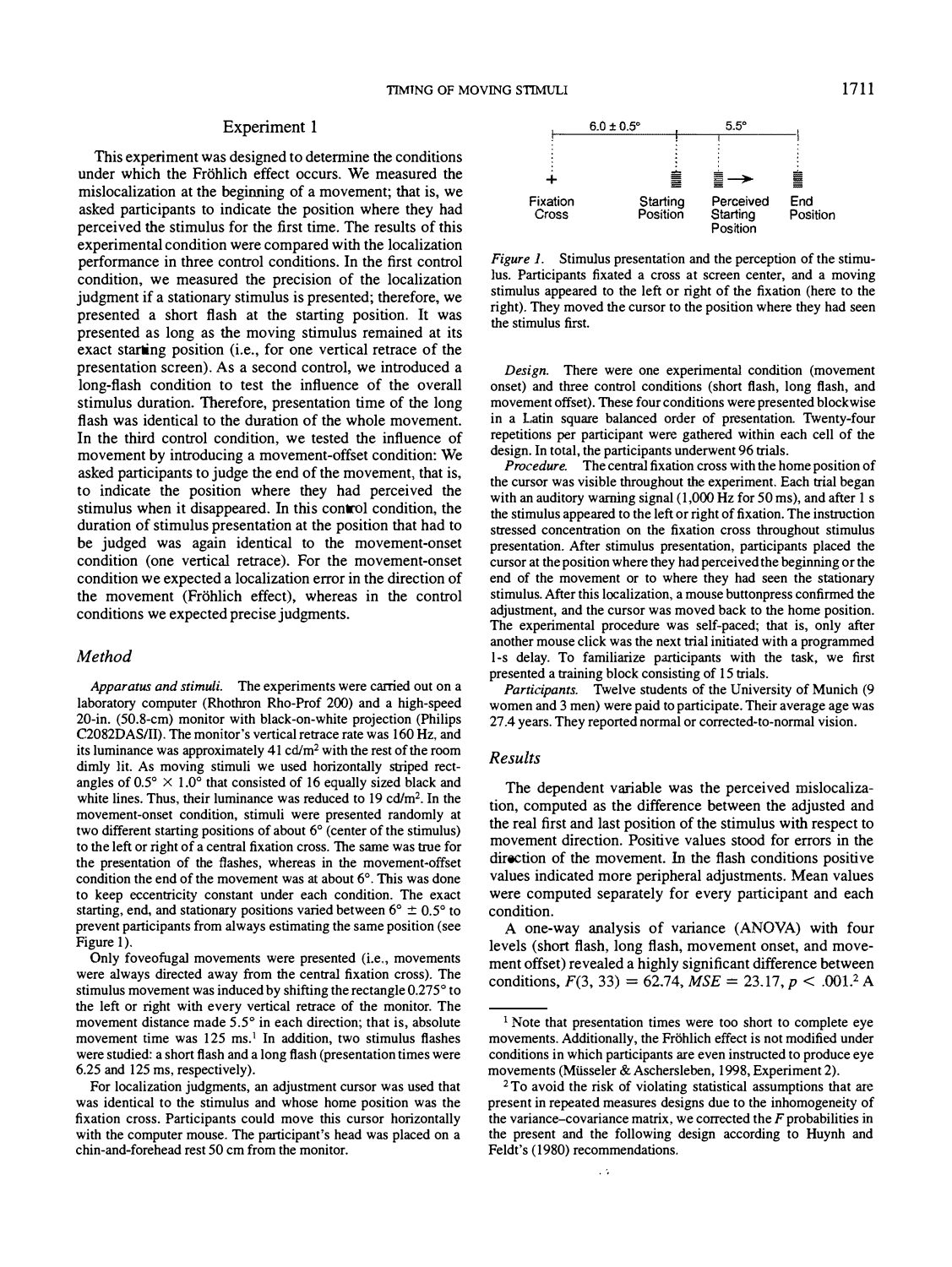subsequent Scheffe test exhibited no difference between the three control conditions (short flash,  $-1.29$  mm; long flash,  $2.15$  mm; and movement offset,  $0.27$  mm), but all were significant when compared with the movement-onset condition (movement onset, 22.21 mm; critical difference, 7.17 mm;  $p = .01$ ; see Figure 2).

## Discussion

The results are clear-cut. Asked to judge the starting position of a fast-moving stimulus, participants tended to mislocalize that position in the direction of the movement (Frohlich effect). Conversely, the judgments obtained in the control conditions revealed that participants were good at localizing nonmoving stimuli and the end of the movement.

These results not only replicated the Frohlich effect, but they also allowed us to control for other factors that possibly had an influence on our experimental setup. For example, one could argue that participants' judgments were based on spatial and temporal averaging. They might have treated the moving stimulus as a singular event and localization judgments were simply biased to the middle of the movement, thus producing the Frohlich effect.

A related idea has been formulated in the "perceptual center" (P-center) hypothesis assuming that the perceived onset of a presented stimulus deviates from its physical onset. These P-center deviations were found to exist for temporally extended acoustic stimuli as well as for spatially extended visual stimuli (e.g., Scott, 1998; Vos, Bocheva, Yakimoff, & Helsper, 1993). At least in vision research the term *P-center* has occasionally been replaced by the term center of gravity (e.g., Miisseler, Van der Heijden, Mahmud, Deubel, & Ertsey, in press; Vos et al., 1993). If a P-centerlike tendency works in our experimental setup. a different outcome would have to be expected. Because this idea is based on spatial and temporal averaging, a tendency toward the middle of the stimulus path would also be predicted in



Figure 2. Mean mislocalizations and standard errors of the means (between subjects) for the first and the last position of a moving stimulus in the direction of the movement (the mislocalization of the first position indicates the size of the Frohlich effect). In the stationary stimulus conditions, negative values indicate more foveal adjustments (Experiment 1,  $n = 12$ ).

the movement-offset condition. This was clearly not the case, indicating that, despite the short stimulus durations, participants were able to distinguish movement onset and movement offset.

The present finding that participants were precise in judging the movement offset is somehow unexpected from a representational momentum point of view (e.g., Freyd, 1987; Freyd & Finke, 1984; for a recent overview, see Hubbard, 1995). There, it was found that an observer shifted the remembered final orientation of a previously perceived rotating target slightly forward in the direction of target rotation. However, if we take a closer look at the experimental conditions under which this phenomenon was studied, we find fundamental differences from our experimental setup. First, the velocity of the moving stimulus was different. Although the Frohlich effect as such is not limited to the fast movements studied here (see, e.g., Miisseler & Aschersleben, 1998), the velocity used in the representational momentum literature was much smaller (usually less than 6°/s, compared to 44°/s in the present study; see, e.g., Hubbard, 1996). In addition, and partly as a consequence, the duration of stimulus presentation was much longer. While we presented the moving stimuli only for 125 ms, Hubbard (1996), for example, presented the stimuli for several seconds before participants were asked to indicate its last position. This might explain why the effect is usually interpreted as a memory rather than a perceptual phenomenon.

In summary, the results obtained here were in accordance with the hypothesis based on a delay in the perception of the onset of moving stimuli. This hypothesis predicted a localization error at the beginning of the movement but no such error at movement offset or under conditions with stationary stimuli. In the following experiments, we pursued this idea further and applied different temporal measurements to the Frohlich paradigm.

## Experiment 2

In the second experiment, we used an SRT task to test whether an RT advantage for moving stimuli could be demonstrated within the Frohlich effect design. On the basis of the aforementioned neurophysiological as well as behavioral evidence, we expected participants to react faster to the onset of the moving stimulus than to the onset of a stationary stimulus. On the other hand, under the assumption that the localization error (Experiment 1) indicated a delayed timing of the moving stimulus, we had to expect slower RTs for the moving stimulus.

## **Method**

Stimuli. Stimulus presentation was based on Experiment 1, with the following modifications: To keep stimulus duration constant, we presented only moving stimuli and long stationary stimuli (presentation time: 125 ms) at 6° eccentricity. We also abandoned the minor variations in the starting positions. Furthermore, a microswitch mounted on a flat board in front of the participants served as the response key.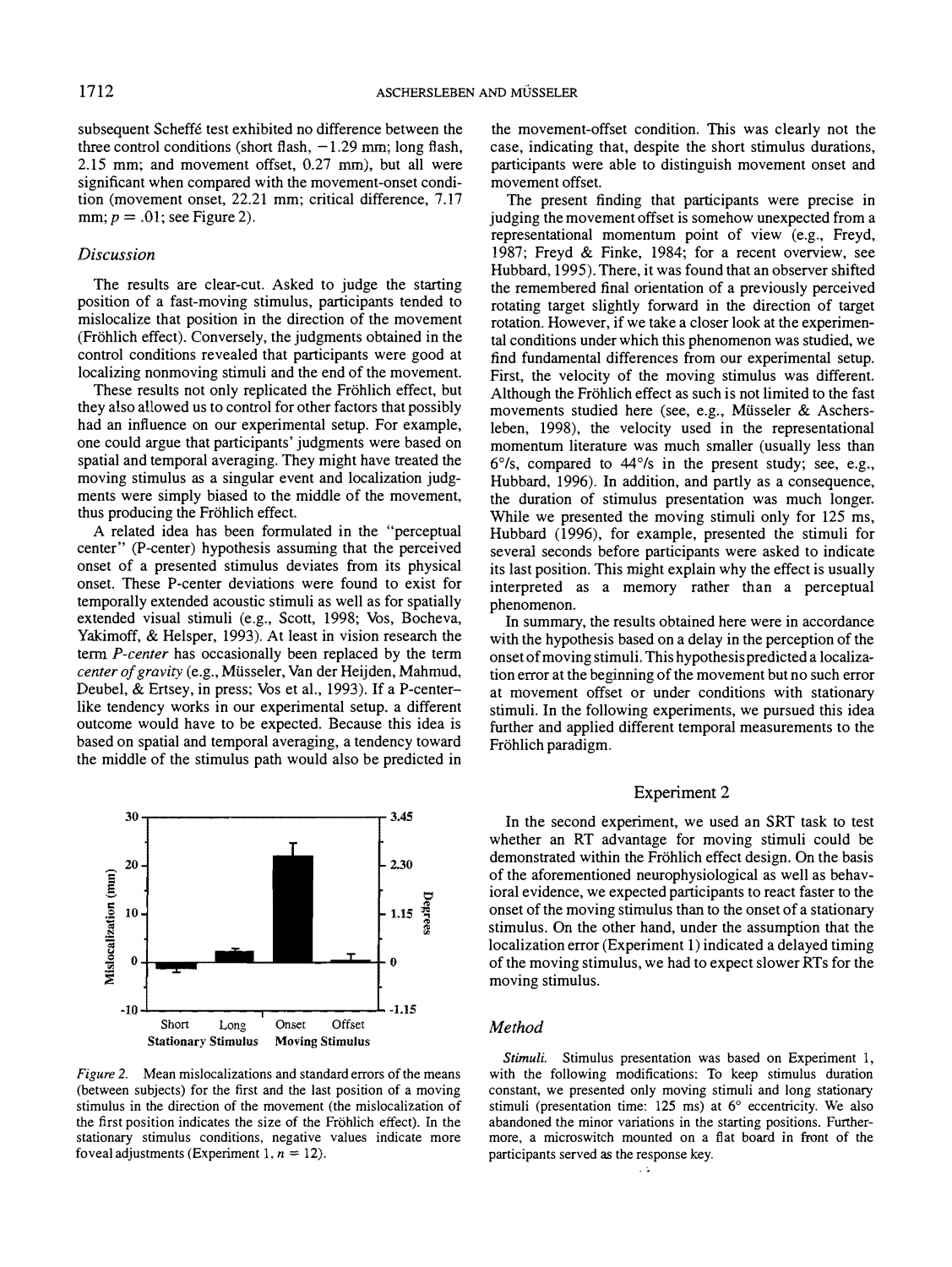Design and procedure. The fixation cross was visible throughout the experiment. Each trial began with an auditory warning signal (1,000 Hz for 50 ms), and after an interval (varying randomly between 300 and 1,300 ms) a stimulus appeared to the left or right of fixation. The participant's task was to press a key as fast as possible after the appearance of the stimulus. The two conditions (moving stimulus vs. stationary stimulus) were presented blockwise with the order of conditions balanced between participants. Under each condition 112 repetitions per participant were gathered. After each block of 8 trials, feedback was given containing the mean RT and the number of errors. Errors were either early reactions (preceding the stimulus onset) or late reactions ( $RTs > 1$  s).

The experimental procedure between blocks was self-paced (i.e., only after another mouse click was the next block initiated). Within blocks the next trial was initiated 1 s after the last reaction of the participant. To familiarize participants with the task, a training block of 15 trials was presented first.

Participants. Twelve students (8 women and 4 men) were paid to participate. Their average age was 25.9 years.

#### Results and Discussion

The SRT between the stimulus onset and the onset of the keypress was calculated as the dependent variable. Times shorter than 125 ms and longer than 1,000 ms were discarded from the analysis (4.4% of the trials). Mean values were computed for every participant and each condition separately. The RT was l3 ms shorter in the moving stimulus condition as compared with RT in the stationary condition  $(236.3 \text{ vs. } 249.2 \text{ ms}), t(11) = 2.37, p = .036, \text{ two-tailed.}$ 

Contrary to the interpretation given for the results obtained in the localization judgments (Experiment 1), there was a small but significant advantage in the SRT to a moving stimulus. If the Frohlich effect was based on a temporal delay in the timing of the moving stimulus, then we would have to expect that the SRT to a moving stimulus was longer than to a stationary stimulus. The result revealed the opposite, which, on the other hand, was indicated by the results obtained in neurophysiological (Cleland et al., 1973; Dow, 1974; Hoffmann et al., 1972; Tolhurst, 1973) as well as responseoriented studies (Mashhour, 1964; Smeets & Brenner, 1995).

The observed dissociation between localization judgment and RT is interesting because it points to different processing stages on which perceptual judgments or motor responses are based (Neumann & Müsseler, 1990b). Similar dissociations between judgments and responses have been reported with metacontrast masked stimuli (e.g., Fehrer & Raab, 1962), with stimuli from two different modalities (auditory and visual stimuli; Neumann et al., 1992; Rutschmann & Link, 1964; Tappe et al., 1994) and in patients with visual agnosia (e.g., Goodale, Milner, Jakobson, & Carey, 1991; Farah, 1990; Milner et al., 1991). This evidence suggests that the output of early stimulus processing might feed directly into the motor system, whereas the representation used for the localization judgments is based on later integrative processes. We elaborate on this idea in the General Discussion section.

In the following four experiments we tested the idea that perceptual judgments require more processing of the stimuIus than motor responses; that is, we applied different measures to determine the subjective timing of the Frohlich effect stimuli. First, we searched for a task in which a more detailed analysis of the stimulus would be necessary. In a task in which the motor response depends on structural features of the stimulus that should be available with some delay for moving stimuli, we expected the same pattern of results as for the localization judgments. Therefore, in Experiment 3 participants had to discriminate structural features of moving and stationary stimuli in a twoalternative forced-choice (2AFC) task.

#### Experiment 3

In this experiment, the choice RT task was studied as a second temporal measure. Participants were asked to give a 2AFC reaction to slight changes in the structural features in the surface of both the moving and the stationary stimuli  $(2AFC<sub>s</sub>)$ . Because this task requires not only the detection but also the identification of a stimulus, a more detailed stimulus processing is required. If our interpretation of the Fröhlich effect as a temporal error is correct, this should be reflected in the results of the  $2AFC<sub>S</sub>$  task (i.e., longer RTs should show up for the moving stimulus as compared with the stationary stimulus condition). Because we had to change the stimuli slightly to study a choice RT task, we asked participants to give simple reactions as well. This allowed us to compare the results of both RT tasks directly.

#### Method

Stimuli. Stimulus presentation was based on that used in Experiment 2. To study 2AFC, we added minor changes to the stimuli. Each stimulus now contained a dark bar either at the top or at the bottom (i.e., the bottom or the top five lines were black and the rest of the stimulus remained striped).

Design and procedure. The two tasks (SRT and  $2AFC_s$ ) and the two conditions (stationary vs. moving stimulus) were presented blockwise with the order of the four blocks balanced across participants. Under each condition and task, 96 repetitions per participant were gathered. In the SRT task, participants were instructed to react as fast as possible to the presentation of the stimulus and to ignore the kind of stimulus presented. In the  $2AFC_s$ task, participants were instructed to react to the stimulus with the dark bar at the top by pressing an upper key and to the bar at the bottom by a lower key. After each block of 24 trials, feedback was given containing the mean RT and the number of errors. In addition, in the  $2AFC<sub>s</sub>$  task feedback on errors was given immediately by presenting an auditory warning signal.

The experimental procedure between blocks was self-paced; that is, only after another mouse click was the next block initiated. Within blocks the next trial was initiated 1 s after the last reaction of the participant. To familiarize participants with the task, we presented a training block of 24 trials first.

Participants. Twelve students (8 women and 4 men) were paid to participate. Their average age was 23.8 years.

## Results and Discussion

 $\ddot{\phantom{0}}$ 

The RT between the stimulus onset and the onset of the keypress was calculated as the dependent variable. Times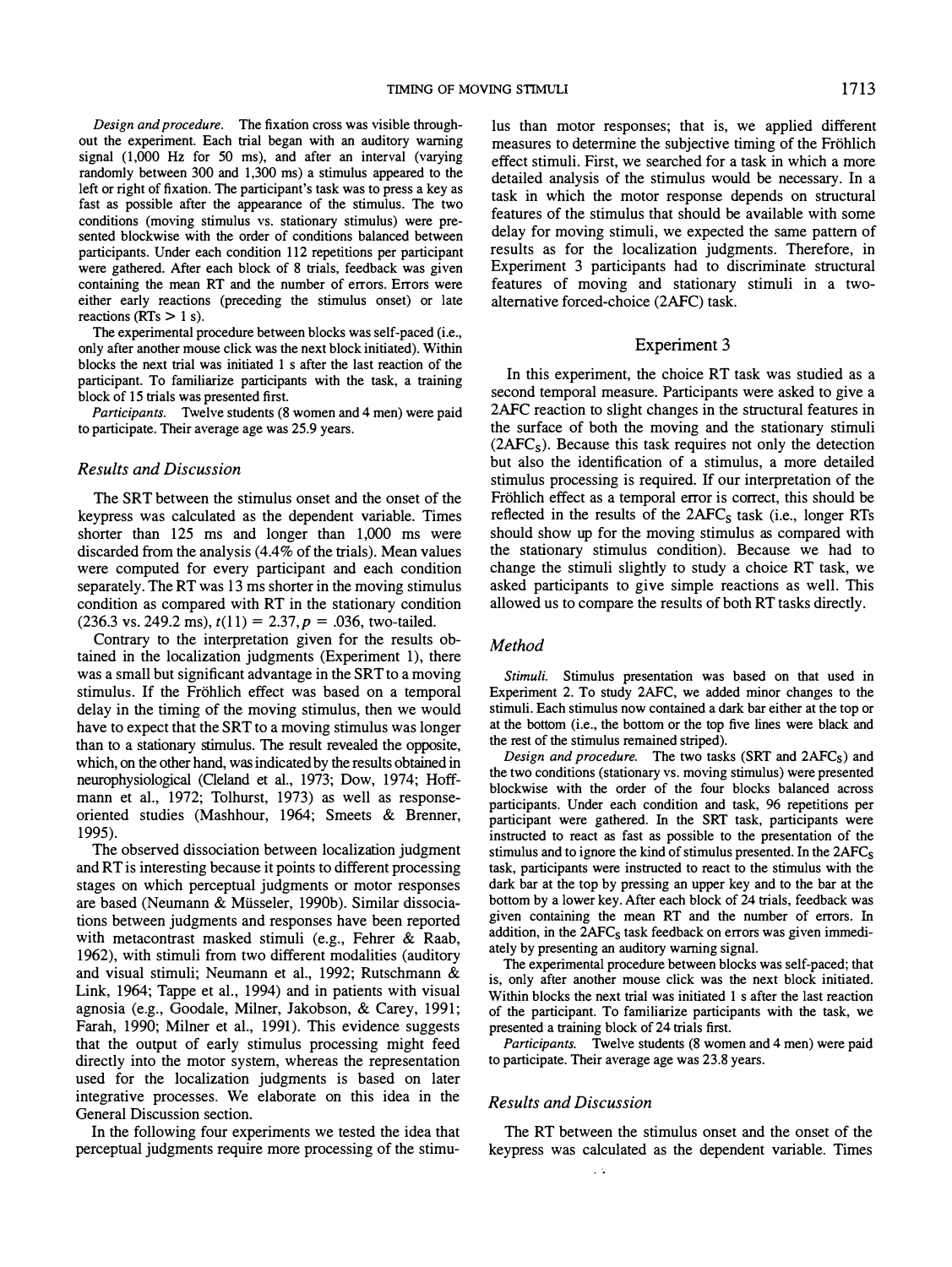shorter than 125 ms and longer than 1,000 ms as well as error trials in the  $2AFC<sub>s</sub>$  task were discarded from the analysis (2.7%) of the trials). Mean values were computed for every participant and each condition separately. The SRT was 14 ms shorter in the moving stimulus condition than RT in the stationary condition (235.8 vs. 249.4 ms),  $t(11) = 2.8$ ,  $p = .008$ , one-tailed. This finding replicated the results of Experiment 2. On the contrary,  $2AFC<sub>s</sub>$  was 11 ms longer in the moving stimulus condition than RT in the stationary condition (402.0 vs. 413.4 ms),  $t(11) = 3.4$ ,  $p = .003$ , one-tailed.

 $A$  2  $\times$  2 repeated measures ANOVA with the factors task (SRT vs.  $2AFC<sub>S</sub>$ ) and *stimulus* (stationary vs. moving stimulus) revealed a significant main effect of task,  $F(1, 11) = 183.51$ ,  $MSE = 1,783.21, p < .001$ , indicating faster RTs in the SRT task than in the  $2AFC<sub>s</sub>$  task (SRT, 243 ms;  $2AFC<sub>s</sub>$ , 408 ms). There was no significant main effect of *stimulus* ( $F < 1$ ) but a significant task  $\times$  stimulus interaction,  $F(1, 11) = 17.01$ ,  $MSE = 110.75$ ,  $p = .002$ . The error rates in the 2AFC<sub>s</sub> task revealed no significant difference between conditions (stationary stimulus, 0.8%; moving stimulus, 1.1%),  $t(11) = 1.1$ ,  $p > .10$ .

As expected from our interpretation for the results obtained in Experiment 2, we observed an interaction between  $SRT$  and  $2AFC<sub>s</sub>$  and between moving and stationary stimulus. In the moving stimulus condition, participants produced shorter RTs if they just had to detect the stimulus but longer ones when asked to identify a structural feature of the stimulus. Therefore, a more detailed stimulus processing as needed for the  $2AFC<sub>s</sub>$  task led to a delayed timing of the moving stimulus and thus revealed results that were in accordance with the temporal interpretation given for the localization error (see Experiment 1).

## Experiment 4

In Experiment 3, we found an RT advantage for moving stimuli in the SRT task and a disadvantage in the  $2AFC<sub>s</sub>$ task. This result suggested that a more detailed stimulus processing was necessary for the identification of the structural stimulus features in the  $2AFC<sub>s</sub>$  task. If, on the contrary, a task is used that requires no such detail analysis, the additional time-consuming stimulus processing is no longer a precondition to deliver the response (e.g., in the SRT task). To test the assumption that this implication should be valid independent of the task to be performed, we asked participants to perform another 2AFC task. Different from in the previous experiment, they were instructed to discriminate whether a moving stimulus was presented or an identical stationary one. This task  $(2AFC<sub>D</sub>)$  requires an analysis of only the dynamic stimulus features, whereas there is no need for a structural identification. If our processing system is more sensitive to movements, as indicated by the SRT task, we expect the  $2AFC<sub>D</sub> RTs$  on the moving stimuli to be faster than the ones to the stationary stimuli.

## Method

Stimuli. Stimulus presentation was identical to Experiment 2. Design and procedure. The fixation cross was visible throughout the experiment. Each trial began with an auditory warning signal (1,000 Hz for 50 ms), and after an interval (varying randomly between 300 and 1,300 ms) a stimulus appeared to the left or right of fixation. Participants were instructed to react to the moving stimulus by pressing an upper key and to the stationary by a lower key (or vice versa). The assignment to the keys was balanced across participants. The two conditions (moving stimulus vs. stationary stimulus) were presented at random. Under each condition, 96 repetitions per participant were gathered.

After each block of 8 trials, feedback was given containing the mean RT and the number of errors. In addition, feedback on errors was given immediately by presenting an auditory warning signal. Otherwise, the procedure remained unchanged from Experiment 2.

Participants. Nineteen students (10 women and 9 men) were paid to participate. Their average age was 29.6 years.

#### Results and Discussion

Again, RTs shorter than 125 ms and longer than 1,000 ms as well as error trials were discarded from the analysis (6.8% of the trials). Mean values were computed for every participant and each condition separately. The  $2AFC<sub>D</sub> RTs$ were 12 ms shorter in the moving stimulus condition than RTs in the stationary condition (399.0 vs. 411.3 ms),  $t(18) =$ 2.01,  $p = .030$ , one-tailed. The error rates revealed no significant difference between conditions (stationary stimulus, 6.9%; moving stimulus, 6.6%),  $t(18) = 0.2$ ,  $p > .20$ ).

As expected, if a stimulus' dynamic was the relevant feature,  $2AFC<sub>D</sub> RTs$  indicated a faster processing of the moving stimulus than of the stationary one. Conversely, Experiment 3 showed that, if features of the stimulus structure had to be identified, the pattern of results was reversed with  $2AFC<sub>s</sub> RTs$ , indicating a slower processing of moving than of stationary stimuli. Thus, not the task as such determined RTs but its inherent demands. To confirm this interpretation, we calculated an additional analysis comparing the 2AFC results of the Experiments 3 and 4. The two-way ANOVA with the within-subjects factor stimulus (moving vs. stationary) and the between-subjects factor experiment revealed a significant interaction,  $F(1, 29) =$ 8.32,  $MSE = 2.076.40$ ,  $p = .007$ , indicating different effects of the choice RT task in the two experiments. This result is consistent with studies showing that there are separate thresholds for the perception of motion and the perception of pattern, with the first threshold being lower (Kulikowski & Tolhurst, 1973; Sekuler & Levinston, 1977).

## Experiment 5

To further test the idea that perceptual judgments require more processing of the stimulus than simple motor responses, we used a temporal order judgment (TOJ) task in the present experiment. There are hints from intermodal studies comparing the TOJ task and SRT task with visual and auditory stimuli that both tasks are based on different processing stages. Neumann and coworkers, for example, observed a dissociation between the two tasks and concluded that the representation that is used for perceptual judgment (like TOJ) is based on later integrative processes (Neumann et al., 1998, 1992; Tappe et al., 1994; for similar dissociations, see Breitmeyer, 1975; Lupp, Hauske, & Wolf,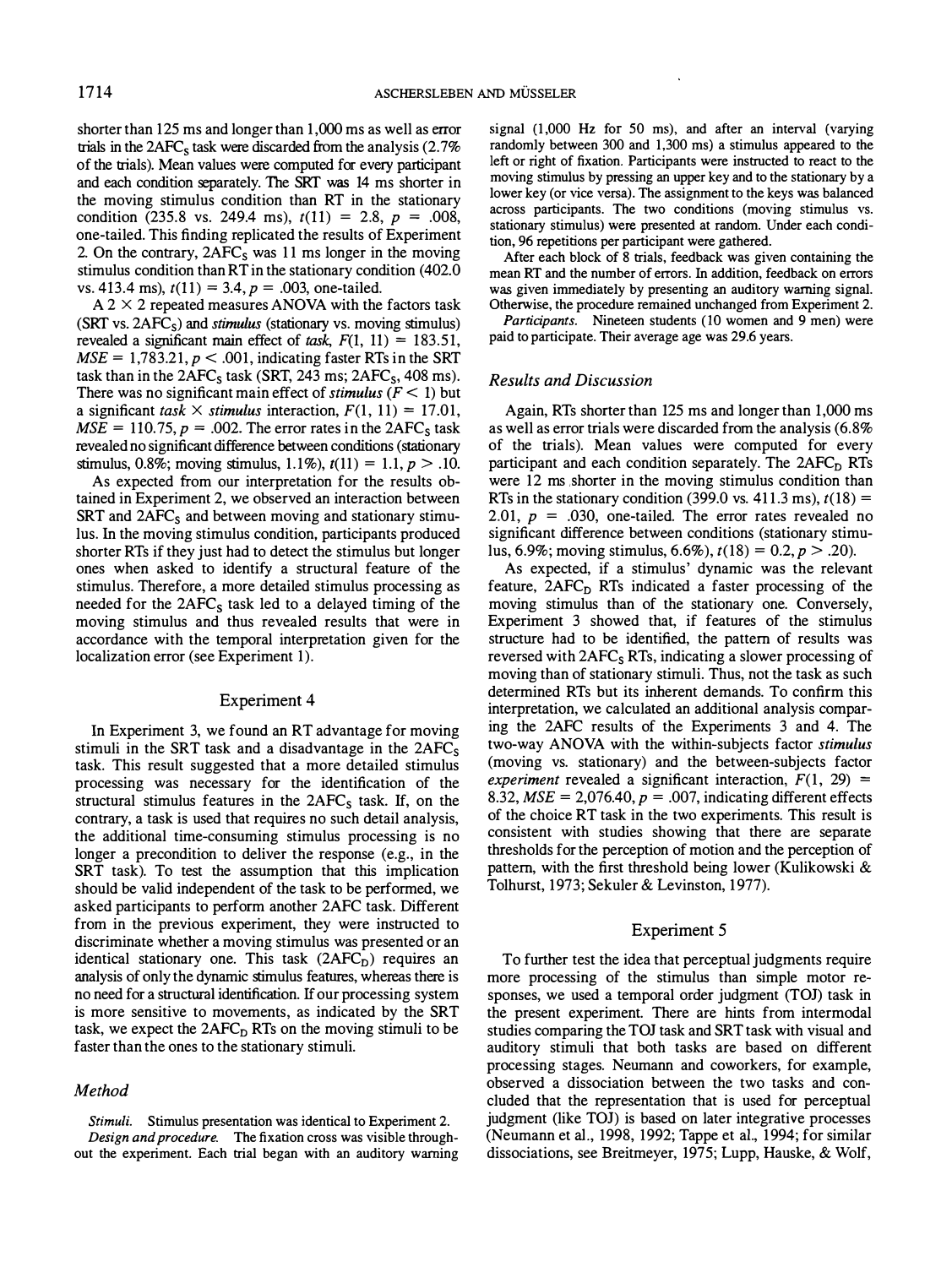1976; May, Martin, MacCana, & Lovegrove, 1988). Therefore, we asked participants about the temporal order of an auditory comparison stimulus and the onset of a moving or a stationary stimulus. A click was used as the comparison stimulus to preclude all interfering visual interactions. On the basis of the studies mentioned earlier, we expected a dissociation between the SRT (cf. Experiments 2 and 3) and TOJ.

## Method

Stimuli. Stimulus presentation was based on that used in Experiment 2. An auditory comparison stimulus (2,000 Hz for 20 ms) was presented binaurally via headphones (AKG K240, 600  $\Omega$ ).

Design and procedure. The fixation cross was visible throughout the experiment. Each trial began with an auditory warning signal (I,OOO Hz for 50 ms), and after a variable interval (varying randomly between 500 and 1,500 ms) the stimulus appeared to the left or right of fixation. To get the TOJs, we applied the method of constant stimuli. In each trial, the stimulus onset asynchrony (SOA) between the visual stimulus (stationary or moving) and comparison stimulus (click) was determined at random. The following SOA values were tested:  $\pm 350$  ms,  $\pm 200$  ms,  $\pm 100$  ms, and  $\pm$ 31 ms. The participant's task was to judge whether the click was presented before or after the onset of the visual stimulus by clicking with the mouse cursor into a corresponding field on the screen. This field was presented with a variable interstimulus interval after stimulus presentation (varying randomly between 500 and 1,000 ms) to prevent participants from taking the offset of the stimulus presentation as an additional cue.

The next trial was initiated automatically 500 ms after the participant's judgment. The two conditions (stationary vs. moving stimulus) were presented blockwise with the order of the two blocks balanced across participants. Under each condition, 16 repetitions per SOA and per participant were gathered. In total, each participant performed 256 trials. There was a training block of 15 trials at the beginning.

Participants. Sixteen students (12 women and 4 men) were paid to participate. Their average age was 25 years.

## Results and Discussion

Points of subjective equality (PSEs; 50% threshold) were computed for each participant and condition using a probit analysis (Finney, 1971; Liebermann, 1983). The PSE values indicated that the click had to be presented about 15 ms before the visual onset to be judged as simultaneously with the onset of the moving or the stationary stimulus. This finding is in accordance with the results reported in the literature (e.g., Rutschmann & Link, 1964; Neumann et al., 1 992).

More important, the PSE values revealed no difference between the moving-stimulus condition and the stationarystimulus condition (moving stimulus,  $-17$  ms; stationary stimulus,  $-13$  ms),  $t(15) = 0.26$ ,  $p = .799$ , two-tailed. A null effect is always difficult to interpret; however, if one tries to cautiously take this result, one finds the expected dissociation between TOJ and SRT. Although SRT to moving stimuli was faster than to stationary stimuli (cf. Experiments 2 and 3), there was no such advantage for moving stimuli in the TOl. Similar dissociations between SRT and TOl can be found in the literature for stimulus

intensity, spatial frequency, and stimulus modality (for an overview, see laskowski, 1996). For example, an increase in spatial frequency leads to an increase in RT (Breitmeyer, 1975; Lupp et al., 1976; Tappe et al., 1994). The influence of this factor is either reduced in the TOl or cannot be demonstrated all (May et al., 1988; Tappe et al., 1994).

By studying stimuli within one modality, we could provide further evidence for an interpretation recently suggested by Neumann and coworkers on the basis of intermodal judgments: Perceptual judgments and simple reactions use different stages of processing of a stimulus with the perceptual judgment (like TOJ) based on later integrative processes than SRT (Neumann et al., 1998, 1992; Tappe et al., 1994). However, choice reaction to structural features of a stimulus seem to be based on even later stages of processing. We return to this point in the General Discussion section. To get converging evidence for the occurrence of dissociations between simple motor responses and temporal measures based on a more detailed stimulus processing, we examined the synchronization task in Experiment 6.

#### Experiment 6

In the last experiment, we applied a fifth temporal task to the Frohlich effect situation to test the idea that different tasks use different stages of processing. A task that requires a simple motor task (like in Experiment 2) as well as a perceptual judgment (like in Experiment 5) is the synchronization task. To complete this task, participants have to make a TOl after each tap; that is, they have to decide whether the tap or the pacing signal came first to correct the timing of the next tap accordingly (e.g., Hary & Moore, 1987; Mates, 1 994a, 1 994b; Vorberg & Wing, 1 996). We presented either the stationary or the moving stimulus as the pacing signal and asked participants to synchronize their finger taps with the onset of the visual signal. On the basis of the results of the preceding experiments, we again expected a dissociation between the synchronization performance and the SRT that might even show up in a delayed timing of the moving stimulus. This finding would provide converging evidence for the results obtained in Experiment 5.

## **Method**

Stimuli. Stimulus presentation was based on that used in Experiment 2. The participant was asked to tap with the right index finger on a silent electrical contact switch.

Design and procedure. The central fixation cross was visible throughout the experiment. Each trial began with an auditory warning signal, and after 1 s, stimulus presentation was started. Each trial consisted of 36 stimulus presentations (randomly to the left or right of fixation) with an SOA of 800 ms. Instructions required participants to start tapping within the first three signals and then to tap along with the signal as precisely as possible. The instruction stressed onset synchronization, so that it was the finger's initial contact with the response key that had to be synchronized with the onset of the stimulus. The two conditions (stationary vs. moving stimulus) were presented blockwise, and the order of conditions was balanced between participants. In each

Ä.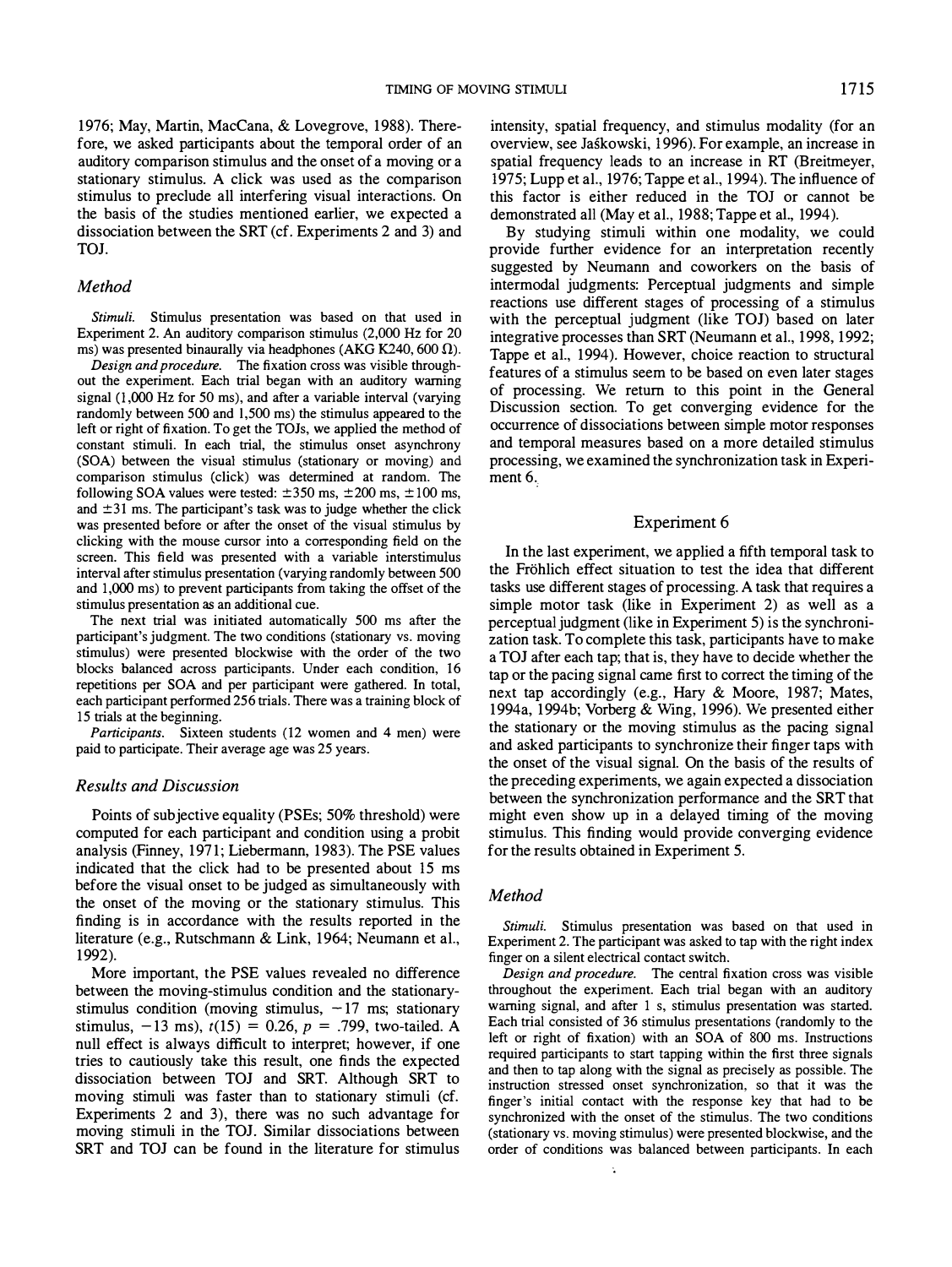condition there were 8 trials  $\times$  36 taps, resulting in 288 data points per participant. The warmup phase consisted of 5 practice trials at the beginning of each block.

Participants. Originally, the sample consisted of 12 paid students. Two participants had to be excluded from the final analysis because they did not conform to the preset criteria for acceptable performance (see below). The remaining 10 participants (5 women and 5 men) had a mean age of 27.6 years.

## Results and Discussion

First, data were corrected according to the criteria usually applied to synchronization data (see, e.g., Aschersleben & Prinz, 1995, 1997). Data analysis started with the 7th signal in each trial. The first taps were not included because participants needed a few signals to pick up the beat. Hence, the means refer to the taps matching the remaining 30 signals in each trial. Mean asynchronies between tap onsets and stimulus onsets were computed per trial. Negative values indicated that taps came first. Trials were dropped from the analysis when they contained less than 10 taps or when the standard deviation exceeded a preset criterion of 100 ms. A participant was excluded when more than 25% of his or her trials had to be rejected. After the exclusion of 2 participants, 4.4% of the trials were rejected.

The mean asynchronies per trial were entered into an ANOVA that distinguished two within-subjects variables: condition (stationary vs. moving stimulus) and trial (8 repetitions). Only one source of variance was significant, the difference between the stationary and the moving stimulus,  $F(1, 9) = 11.34, MSE = 10,106.40, p = .008. Because there$ was no main effect of *trial* and no interaction ( $ps > .20$ ), in further analyses we considered only the averages of the 8 trials per condition.

As a typical result obtained in synchronization experiments, negative asynchronies were observed throughout; that is, the tap led over the pacing stimulus (see, e.g., Aschersleben & Prinz, 1995, 1997). In addition, the size of the asynchrony was significantly decreased under the moving stimulus condition as compared with the stationary stimulus condition  $(-21 \text{ vs. } -75 \text{ ms})$ , with the latter asynchrony lying in the usual range for visually presented stimuli (see Aschers1eben & Bachmann, 1999). That is, the timing of the tap was delayed when the moving stimulus served as the pacing signal indicating that, similar to the localization judgment and the choice RT task to structural features, the synchronization task seemed to be based on later integrative processes.

#### General Discussion

In the present research, the Fröhlich effect—a mislocalization of the first position of a moving stimulus in the direction of its movement-was examined relative to its perceived timing. In Experiments 2-6, we tested the idea that this mislocalization, appearing as a spatial error, is caused by a temporal delay in the subjective timing of the stimulus. Before these temporal experiments, the effect was established spatially (Experiment 1). Asked to judge the starting positions of fast-moving stimuli, participants tended to make localization errors in the direction of the movement. On the other hand, participants made no localization errors when judging the position of the stationary stimuli or the offset location of moving stimuli.

In Experiments 2-6, four different temporal tasks were examined under otherwise (almost) identical conditions: SRT, 2AFC RT, TOl, and synchronization performances (SP). SRT (Experiments 2 and 3) and  $2AFC<sub>D</sub> RTs$  (Experiment 4) that required the detection of a moving or a stationary stimulus without the need to identify structural stimulus features were shorter to the onset of a movement than to the onset of a stationary stimulus. Conversely, other temporal measures revealed a delay in the perceived timing of the moving stimulus.  $2AFC<sub>S</sub> RTs$  that required the identification of structural features in the surface of the stimulus were longer to the moving stimulus than to the stationary stimulus, resulting in an interaction between the task (SRT vs.  $2AFC_s$ ) and the stimulus (stationary vs. moving stimulus; Experiment 3). The SP showed that the size of the asynchrony between the pacing signal and the tap was increased with the stationary stimulus as compared with the moving stimulus; thus, the timing of the tap was delayed when the moving stimulus served as the pacing signal (Experiment 6). Finally, the TOl revealed no difference between the two presented stimuli (Experiment 5).

In summary, the results reveal a clear dissociation between localization judgment and simple reactions. Even when we replaced the localization judgment by tasks that were more comparable to an SRT response, namely by a  $2AFC<sub>S</sub>$  or an SP task, the dissociation remained remarkable, indicating that a stimulus can affect perceptual judgments as well as motor responses in a task-dependent manner.

Dissociations emerging from different tasks can be used to specify the informational stage on which a given motor response or perceptual judgment is based (cf. Aschersleben, 1999b; Neumann & Miisseler, 1990b). A somewhat comparable dissociation was first reported by Fehrer and Raab (1962). The Fehrer-Raab effect indicates that the SRT to a target is unaffected by metacontrast masking, even if the target is completely obliterated by the mask. Thus, the simple motor response is not affected by the subsequent presentation, whereas the perceptual judgment is. Furthermore, eye-movement studies reveal that participants are unaware of target displacements if they occur during saccadic eye movements; however, pointing to targets being flashed during saccades has been found to be accurate (Bridgeman, Lewis, Heit, & Nagle, 1979; Hansen & Skavenski, 1985).

Similar dissociations between perceptual judgment and motor behavior have recently been found for the "induced Roelofs effect" (i.e., a misperception of target position in the presence of a surrounding frame presented asymmetrically in the field; Bridgeman, Peery, & Anand, 1997), for the Ebbinghaus-Titchener illusion (Aglioti, Goodale, & De-Souza, 1995; Haffenden & Goodale, 1998), the Miiller-Lyer figure (Post & Welch, 1996), and the Ponzo illusion (Brenner & Smeets, 1996). Additional evidence for similar dissociations can be found in neuropsychological studies: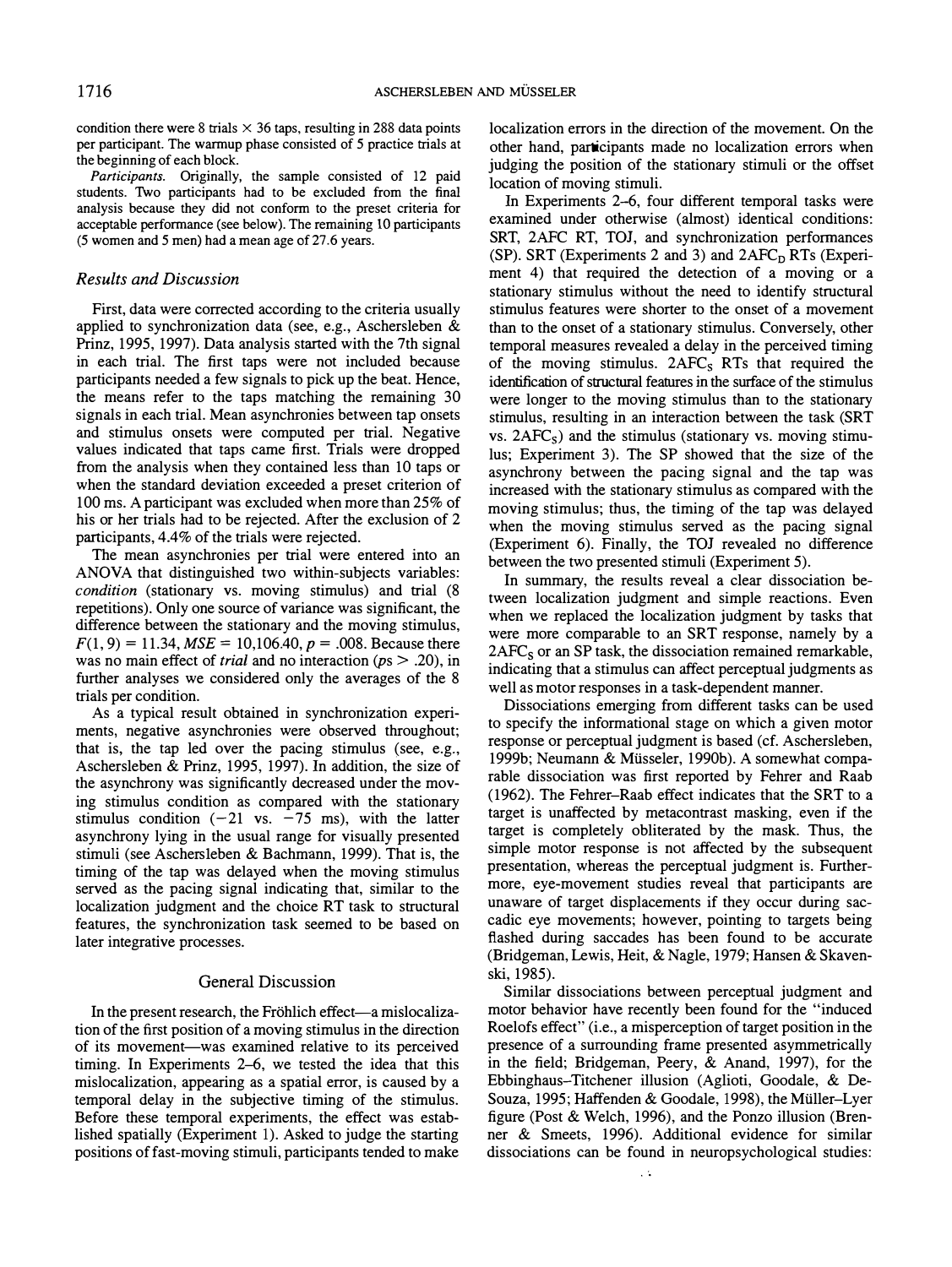Cortically blind patients fail to perceive visual targets even though they can point toward them (e.g., Goodale et aI., 1991; Perenin & Jeannerod, 1975; Poppel, Held, & Frost, 1973; Weiskrantz, Warrington, Sanders, & Marshall, 1974).

The dissociations just described were observed within one modality. Performance in different tasks but with identical stimulus material was studied. Dissociations also occur if stimuli are presented in two different modalities. SRTs to auditory stimuli are shorter than to visual stimuli, whereas the TOJ reveals increased latencies for auditory stimuli (e.g., Neumann et aI., 1992; Rutschmann & Link, 1964; Tappe et al., 1994; for an overview, see JaSkowski, 1999). Here, too, this finding indicates that a stimulus can affect perceptual judgments and motor responses in a different manner. Neumann explained this latter kind of dissociation by drawing on the theoretical concept called "direct parameter specification." The idea behind this concept is that sensory information can specify motor output parameters via a direct link that does not depend on a cognitive representation, whereas the different kinds of judgments do (e.g., Neumann, 1990; Neumann et al., 1998; Neumann & Klotz, 1994). That is, the output of early stimulus processing can feed directly into the motor system. The representation, however, that is used for perceptual judgment is based on later integrative processes. A similar distinction has been introduced by Paillard (1987), who labeled the two levels "sensorimotor" and "cognitive." This interpretation is in line with a distinction put forward by Goodale and Milner (1992). On the basis of neuropsychological studies, they argued that the neural substrates of visual perception are distinct from those underlying visual action control.

Obviously, such a general account can also explain the dissociations we observed with the Frohlich effect paradigm. Localization judgments as well as  $2AFC<sub>S</sub>$  and SPs require a cognitive representation of the stimulus, whereas the SRT and  $2AFC<sub>D</sub>$  are based on early stimulus analyses with the TOJ lying in between. This interpretation can be illustrated using accumulation functions that have to reach a certain threshold to either lead directly to a motor reaction or to a central representation of the stimulus (see Figure 3). On the



Figure 3. Illustration of the hypothetical accumulation functions. The solid line indicates the accumulation function for the moving stimulus (m) and the dashed line for the stationary stimulus (s). Horizontal lines illustrate two different thresholds for simple reaction time (SRT) and the synchronization performance (SP).

basis of our results we have to assume a steeper accumulation function for the stationary stimulus than for the moving one. Accordingly, the different tasks correspond to different thresholds the function must reach before a task can be performed (for a comparable assumption, see Hanes & Schall, 1996).

There is more we can conclude from our findings, however. The results obtained in the  $2AFC<sub>S</sub>$  and the SP experiment demonstrate that the perceived onset of the moving stimulus is delayed compared with that of the stationary stimulus. This supports the interpretation that the Fröhlich effect is caused by a temporally delayed timing of that stimulus.

A related interpretation of the performance in SP tasks can be found in an account explaining the usually observed negative asynchrony: the lead of the motor response. This account is based on two assumptions: First, synchrony is established at a central level (i.e., central representations of the pacing signal and the motor response are brought to coincidence). Second, the motor response is represented by its (sensory) effect. Thus, the negative asynchrony occurs as a result of the differences in peripheral and central processing times between the two codes (Aschersleben & Prinz, 1995, 1997; Gehrke, Aschersleben, & Prinz, 1999). The notion of code coincidence—the temporal coincidence of codes that stand for external events and codes that stand for self-generated actions—suggests a view that emphasizes the commensurability of actions and events in terms of their entry into a common representational domain and therefore the role of action effects (both perceived and expected) in action control. This idea-already put forward by Lotze (1852) and James (1890)-has been elaborated further by Prinz (1990, 1992; Hommel, Müsseler, Aschersleben, & Prinz, 1999; Miisseler, 1999; Prinz, Aschersleben, Hommel, & Vogt, 1995).

So far, the suggested interpretations of the Frohlich effect we mentioned in the introduction have not been discussed in such a common-coding conceptualization of perception and action, but they easily can be. According to the low-level movement-deblurring mechanism, the Frohlich effect occurs because the first parts of the movement are inhibited by the later incoming signals. As these mechanisms are not active with stationary stimuli, the representation of the moving stimulus the judgment is based on is established later than the representation of the stationary stimulus. This representational level is assumed to be the one used in synchronization tasks to time the actions by bringing two codes to coincidence: the common-coding level. According to the attentional account described earlier (Miisseler & Aschersleben, 1998), the coincidence of the attention shift and coding processes determines what is reported in the perceptual judgment. Still, the attentional account fails to explain why a moving stimulus should arrive later at the representational level than the stationary stimulus. Otherwise, the difference between moving and stationary stimuli in the  $2AFC<sub>S</sub>$  and SP tasks cannot be explained.

This problem can be solved by introducing the post hoc assumption that the completion of the attentional process is especially delayed when a correction is necessary. Such a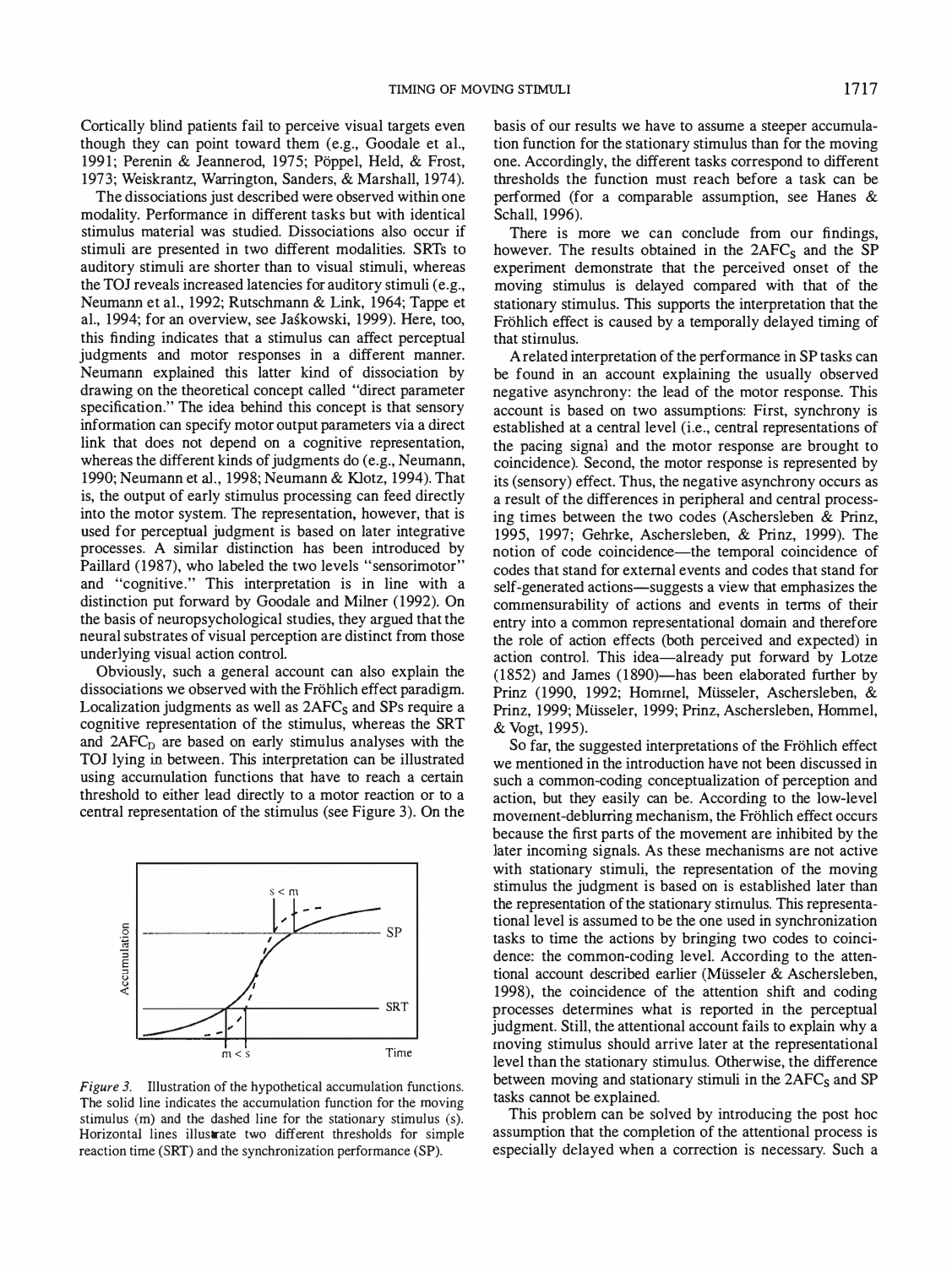time-consuming correction is inevitable for the system when there is divergence between the spatial position that elicited the attentional shift (i.e., the position of the stimulus' appearance) and the spatial position at the end of the shift. This interpretation is, however, a matter for further investigation.

## References

- Aglioti, S., Goodale, M. A., & DeSouza, J. F. X. (1995). Sizecontrast illusions deceive the eye but not the hand. Current Biology, 5, 679-685.
- Algom, D., & Cohen-Raz, L. (1984). Visual velocity input-output functions: The integration of distance and duration onto subjective velocity. Journal of Experimental Psychology: Human Perception and Performance, 10, 486-501.
- Algom, D., & Cohen-Raz, L. (1987). Sensory and cognitive factors in the processing of visual velocity. Journal of Experimental Psychology: Human Perception and Performance, 13, 3-13.
- Anderson, C. H., & van Essen, D. C. (1987). Shifter circuits: A computational strategy for dynamic aspects of visual processing. Proceedings of the National Academy of Sciences USA, 84, 6297-6301.
- Aschersleben, G. (1999a). Aufgabenabhängige Datierung von Ereignissen [Task-dependent timing of events). Aachen, Germany: Shaker.
- Aschersleben, G. (1999b). Task-dependent timing of perceptual events. In G. Aschersleben, T. Bachmann, & J. Miisseler (Eds.), Cognitive contributions to the perception of spatial and temporal events (pp. 293-318). Amsterdam: Elsevier.
- Aschersleben, G., & Bachmann, T. (1999). Synchronization and metacontrast: Evidence for the dual-process attentional theory. Manuscript submitted for publication.
- Aschersleben, G., & Prinz, W. ( 1995). Synchronizing actions with events: The role of sensory information. Perception & Psychophysics, 57, 305–317.
- Aschersleben, G., & Prinz, W. (1997). Delayed auditory feedback in synchronization. Journal of Motor Behavior, 29, 35-46.
- Bachmann, T. (1984). The process of perceptual retouch: Nonspecific afferent activation dynamics in explaining visual masking. Perception & Psychophysics, 35, 69-84.
- Bachmann, T. (1999). Twelve spatiotemporal phenomena and one explanation. In G. Aschersleben, T. Bachmann, & J. Miisseler (Eds.), Cognitive contributions to the perception of spatial and temporal events (pp. 173-206). Amsterdam: Elsevier.
- Ball, K., & Sekuler, R. (1980). Models of stimulus uncertainty in motion perception. Psychological Review, 87, 435-469.
- Breitmeyer, B. G. ( 1975). Simple reaction time as a measure of the temporal response properties of transient and sustained channels. Vision Research, 15, 1411-1412.
- Breitmeyer, B. G. (1992). Parallel processing in human vision: History, review, and critique. In J. Brannan (Ed.), Applications of parallel processing in human vision (pp. 37-78). Amsterdam: North-Holland.
- Breitmeyer, B. G., & Ganz, L. ( 1976). Implications of sustained and transient channels for theories of visual pattern masking, saccadic suppression, and information processing. Psychological Review, 83, 3-36.
- Brenner, E., & Smeets, J. B. J. ( 1996). Size illusion influences how we lift but not how we grasp an object. Experimental Brain Research, 111, 473-476.
- Bridgeman, B., Lewis, S., Heit, G., & Nagle, M. ( 1979). Relation between cognitive and motor-oriented systems of visual position

perception. Journal of Experimental Psychology: Human Perception and Performance, 5, 692-700.

- Bridgeman, B., Peery, S., & Anand, S. (1997). Interaction of cognitive and sensorimotor maps of visual space. Perception & Psychophysics, 59, 456-469.
- Burr, D. C., & Ross, J. (1986). Visual processing of motion. Trends in Neurosciences, 9, 304-307.
- Cleland, B. G., Levick, W. R., & Sanderson, K. J. (1973). Properties of sustained and transient cells in the cat retina. Journal of Physiology, 228, 649-680.
- Dow, B. M. ( 1974). Functional classes of cells and their laminar distribution in monkey visual cortex. Journal of Neurophysiology, 37, 927-946.
- Fable, M. (1995). Perception of oppositely moving verniers and spatio-temporal interpolation. Vision Research, 35, 925-937.
- Farah, M. J. (1990). VISual agnosia: Disorders of object recognition and what they tell us about normal vision. Cambridge, MA: MIT Press.
- Fehrer, E., & Raab, E. ( 1962). Reaction time to stimuli masked by metacontrast. Journal of Experimental Psychology, 63, 143-147.
- Finney, D. J. (1971). Probit analysis (3rd ed.). Cambridge, England: Cambridge University Press.
- Freyd, 1. 1. (1987). Dynamic mental representations. Psychological Review, 94, 427-438.
- Freyd, J. 1., & Finke, R. A. (1984). Representational momentum. Journal of Experimental Psychology: Learning, Memory, and Cognition, 10, 126-132
- Frohlich, F. W. (1923). Uber die Messung der Empfindungszeit [Measuring the time of sensation]. Zeitschrift für Sinnesphysiologie, 54, 58-78.
- Frohlich, F. W. (1925). Uber die Methoden der Empfindungszeitmessung im Gebiete des Gesichtssinnes [On methods to measure the time of sensation in the sense of sight]. Archiv für die gesamte Psychologie, 208, 131.
- Frohlich, F. W. (1929). Die Empfindungszeit: Ein Beitrag zur Lehre der Zeit-, Raum- und Bewegungswahmehmung. Jena, Germany: Fischer.
- Gehrke, J., Aschersleben, G., & Prinz, W. ( 1999). Use of afferent information and sensorimotor synchronization: Evidence for a sensory accumulator model. Manuscript submitted for publication.
- Goodale, M. A., & Milner, A. D. (1992). Separate visual pathways for perception and action. Trends in Neuroscience, 15, 20-25.
- Goodale, M. A., Milner, A. D., Jakobson, L. S., & Carey, D. P. ( 1991). A neurological dissociation between perceiving objects and grasping them. Nature, 349, 154-156.
- Haffenden, A. M., & Goodale, M. A. (1998). The effect of pictorial illusion on prehension and perception. Journal of Cognitive Neuroscience. 10. 122-1 36.
- Hanes, D. P., & Schall, J. D. ( 1996). Neural control of voluntary movement initiation. Science, 274, 427-430.
- Hansen, R. M., & Skavenski, A. A. (1985). Accuracy of spatial localization near the time of a saccadic eye movement. Vision Research, 25, 1077-1082.
- Hary, D., & Moore, G. P. ( 1987). On the performance and stability of human metronome-synchronization strategies. British Journal of Mathematical and Statistical Psychology, 40, 109-124.
- Hoffmann, K. P., Stone, 1., & Sherman, S. M. (1972). Relay of receptive-field properties in dorsal lateral geniculate nucleus of the cat. Journal of Neurophysiology, 35, 518-531.
- Hommel, B., Miisseler, J., Aschersleben, G., & Prinz, W. (1999). The theory of event coding (TEC): A framework for perception and action. Manuscript submitted for publication.
- Hubbard, T. L. (1995). Environmental invariants in the representation of motion: Implied dynamics and representational momen-V.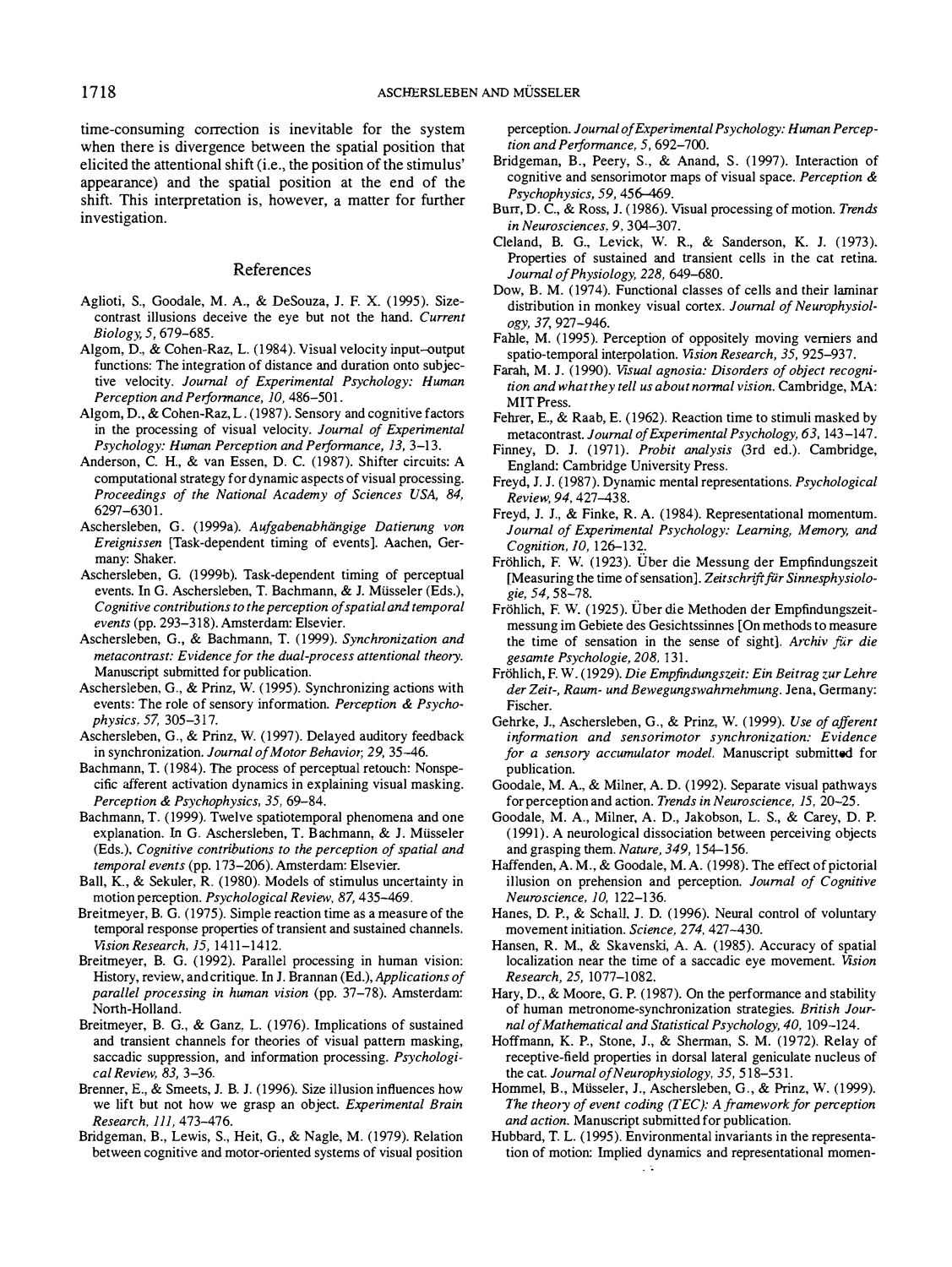tum, gravity, friction, and centripetal force. Psychonomic Bulletin & Review, 2, 322-338.

- Hubbard, T. L. (1996). Representational momentum, centripetal force, and curvilinear impetus. Journal of Experimental Psychology: Learning, Memory, and Cognition, 22, 1049-1060.
- Huynh, H., & Feldt, L. S. (1980). Performance of traditional F-test in repeated measure designs under covariance heterogeneity. Communication in Statistics: Theory and Methods, A9, 61-74.
- James, W. (1890). The principles of psychology. New York: Holt.
- JaSkowski, P. (1996). Simple reaction time and perception of temporal order: Dissociations and hypotheses. Perceptual and Motor Skills, 82, 707-730.
- Jaskowski, P. (1999). Reaction time and temporal order judgment as measures of perceptual latency: The problem of dissociations. In G. Aschersleben, T. Bachmann, & J. Miisseler (Eds.), Cognitive contributions to the perception of spatial and temporal events (pp. 265-282). Amsterdam: Elsevier.
- Kirschfeld, K., & Kammer, T. (1999). The Frohlid effect: A consequence of the interaction of visual focal attention and metacontrast. Vision Research, 39, 3702-3709.
- Kulikowski, J. J., & Tolhurst, D. J. (1973). Psychophysical evidence for sustained and transient detectors in vision. Journal of Physiology, 232, 149-162.
- Liebermann, H. R. (1983). Computation of psychophysical thresholds using the Probit technique. Behavior Research Methods and Instrumentation, 15, 446-448.
- Lotze, H. (1852). Medicinische Psychologie oder Physiologie der Seele [Medical psychology or the physiology of the mind]. Leipzig, Germany: Weidmann.
- Lupp, U., Hauske, G., & Wolf, W. (1976). Perceptual latencies to sinusoidal gratings. Vision Research, 16, 969-972.
- Mashhour, M. (1964). Psychophysical relations in the perception of velocity. Stockholm, Sweden: Almquist.
- Mates, J. (1994a). A model of synchronization of motor acts to a stimulus sequence: I. Timing and error corrections. Biological Cybernetics, 70, 463-473.
- Mates, J. (1994b). A model of synchronization of motor acts to a stimulus sequence: II. Stability analysis, error estimation and simulations. Biological Cybernetics, 70, 475-484.
- May, J. G., Martin, F., MacCana, F., & Lovegrove, W. J. (1988). The effects of spatial frequency and temporal waveform on three measures of temporal processing. Journal of General Psychology, 115, 293-306.
- Metzger, W. (1932). Versuch einer gemeinsamen Theorie der Phanomene Frohlichs und Hazeloffs und Kritik ihrer Verfahren zur Messung der Empfindungszeit [An attempt toward a common theory of the phenomena of Frohlich and Hazelhoff and a criticism of their methods to measure sensation time]. Psychologische Forschung, 16, 176–200.
- Milner, A. D., Perret, D. I., Johnston, R. S., Benson, P. J., Jordan, T. R., Heeley, D. W., Bettucci, D., Mortara, F., Mutani, R., Terazzi, E., & Davidson, D. W. (1991). Perception and action in visual form agnosia. Brain, 114, 405-428.
- Morgan, M. J., & Benton, S. (1989). Motion-deblurring in human vision. Nature, 340, 385-386.
- Müller, G. E. (1931). Erklärung der Erscheinungen eines mit konstanter Geschwindigkeit bewegten Lichtstreifens, insbesondere auch des Pihl-Frohlichschen Phanomens [Explanation of the phenomenon of a lighted bar moving at a constant speed, especially the Pihl-Fröhlich phenomenon]. Zeitschrift für Sinnesphysiologie, 62, 167-202.
- Miisseler, J. (1987). Aufmerksamkeitsverlagerungen und Relativitat: Ein experimenteller Beitrag zur Raum-Zeit-Wahrnehmung anhand eines Kontraktionsphänomens (Tandem-Effekt) [Attention shifts and relativity: An experimental study of the percep-

tion of space and time using a contraction phenomenon (Tandem effect)]. Munich, Germany: Minerva.

- Miisseler, J. (1999). How independent from action control is perception? An event-coding account for more equally-ranked crosstalks. In G. Aschersleben, T. Bachmann, & J. Miisseler (Eds.), Cognitive contributions to the perception of spatial and temporal events (pp. 121-147). Amsterdam: Elsevier.
- Miisseler, J., & Aschersleben, G. (1996). Zur Rolle visueller Aufrnerksarnkeitsverlagerungen bei der Etablierung einer (subjektiv berichtbaren) Raumrepräsentation [The role of attentional shifts in establishing a (subjectively reportable) representation]. In B. Mertsching (Ed.), Aktives Sehen in technischen und biologischen Systemen (pp. 83-92). Sankt Augustin, Germany: Infix.
- Miisseler, J., & Aschersleben, G. (1998). Localizing the first position of a moving stimulus: The Frohlich effect and an attention-shifting explanation. Perception & Psychophysics, 60, 683-695.
- Miisseler, J., & Hommel, B. (1997). Blindness to responsecompatible stimuli. Journal of Experimental Psychology: Human Perception and Performance, 23, 861-872.
- Miisseler, J., & Neumann, O. (1992). Apparent distance reduction with moving stimuli (Tandem effect): Evidence for an attentionshifting model. Psychological Research, 54, 246-266.
- Miisseler, J., Van der Heijden, A. H. c., Mahrnud, S. H., Deubel, H., & Ertsey, S. (in press). Relative mislocalization of briefly presented stimuli in the retinal periphery. Perception & Psychophysics.
- Neumann, O. (1990). Direct parameter specification and the concept of perception. Psychological Research, 52, 207-215.
- Neumann, 0., Ansorge, D., & Klotz, W. (1998). Funktionsdifferenzierung im visuellen Kortex: Grundlage für motorische Aktivierung durch nicht bewuBt wahrgenommene Reize? Psychologische Rundschau, 49, 185-196.
- Neumann, 0., & Klotz, W. (1994). Motor responses to nonreportable, masked stimuli: Where is the limit of direct parameter specification? In C. Umiltà & M. Moscovitch (Eds.), Attention & performance XV (pp. 123-150). Cambridge, MA: MIT Press.
- Neumann, O., Koch, R., Niepel, N., & Tappe, T. (1992). Reaktionszeit und zeitliches Reihenfolgeurteil: Ubereinstimmung oder Dissoziation? [Reaction time and temporal order judgment: Correspondence or dissociation?] Zeitschrift für experimentelle und angewandte Psychologie, 39, 621-645.
- Neumann, 0., & Miisseler, J. (1990a). Visuelles Fokussieren: Das Wetterwart-Modell und einige seiner Anwendungen [Visual focusing: the weather-station model and some of its applications]. In C. Meinecke & L. Kehrer (Eds.), Bielefelder Beiträge zur Kognitionspsychologie (pp. 77-108). Göttingen, Germany: Hogrefe.
- Neumann, 0., & Miisseler, J. (1990b). "Judgement" vs. "response": A general problem and some experimental illustrations. In H. G. GeiBler (Ed.), Psychophysical explorations of mental structures (pp. 445–455). Göttingen, Germany: Hogrefe.
- Paillard, J. (1987). Cognitive versus sensorimotor encoding of spatial information. In P. Ellen & C. Thinus-Blanc (Eds.), Cognitive processes and spatial orientation in animal and man (pp. 43-77). Dordrecht, the Netherlands: Martinus Nijhof.
- Perenin, M. T., & Jeannerod, M. (1975). Residual vision in cortically blind hemifields. Neuropsychologica, 13, 1-7.
- Piéron, H. (1935). Le processus du métacontraste. Journal de Psychologie Nonnale et Pathologique, 32, 5-24.
- Pöppel, E., Held, R., & Frost, D. (1973). Residual visual function after brain wounds involving the central visual pathways in man. Nature, 243, 295-296.
- Post, R. B., & Welch, R. B. (1996). Is there dissociation of  $\sim$   $\epsilon$